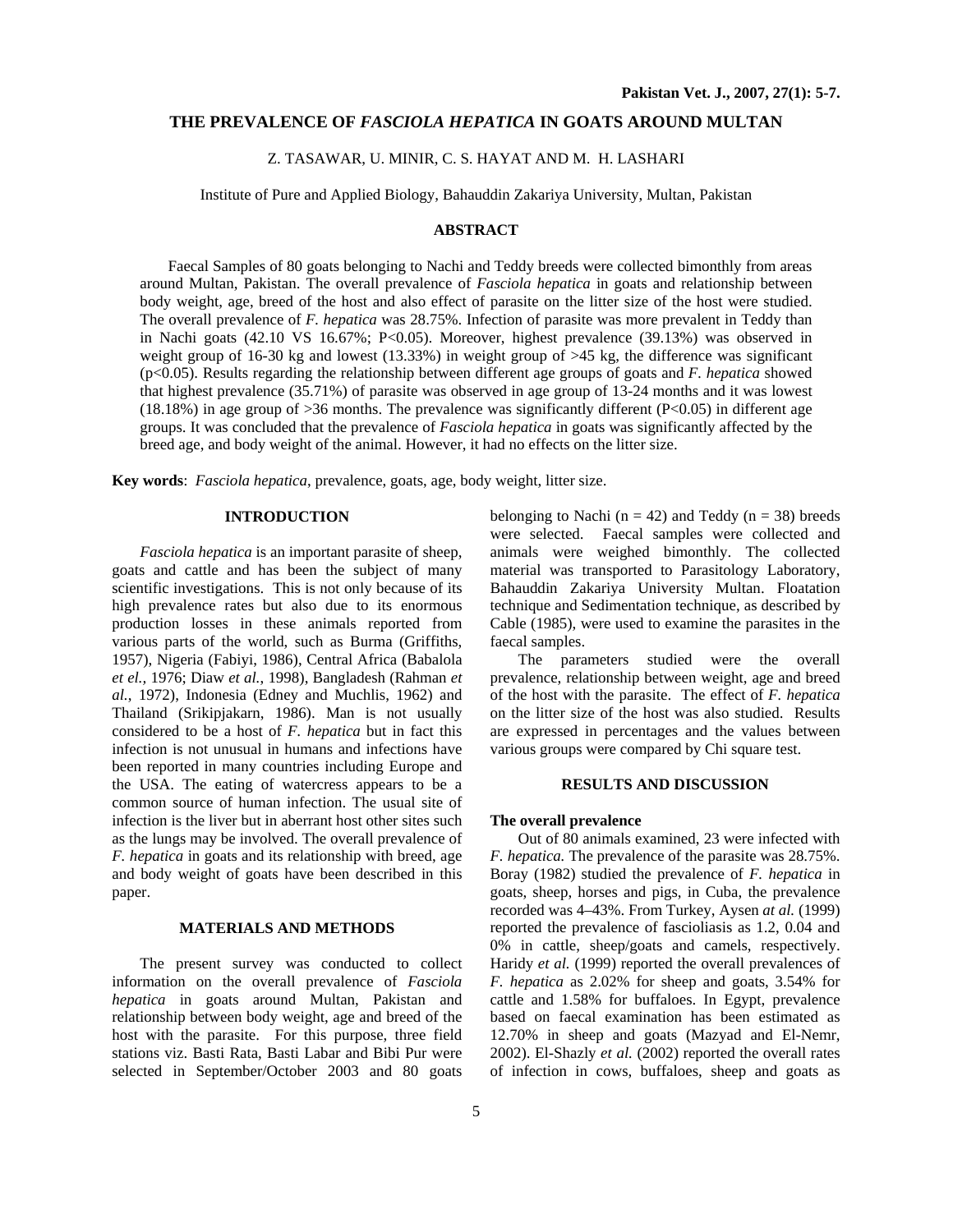|                  | Nachi breed                                                                   |                   | <b>Teddy breed</b> |          |                   |  |  |  |  |
|------------------|-------------------------------------------------------------------------------|-------------------|--------------------|----------|-------------------|--|--|--|--|
| Examined         | Infected                                                                      | Prevalence $(\%)$ | Examined           | Infected | Prevalence $(\%)$ |  |  |  |  |
| 42               |                                                                               | 16.67             | 38                 | 16       | 42.10             |  |  |  |  |
|                  |                                                                               |                   |                    |          |                   |  |  |  |  |
| Table 2:         | Relationship between body weight of goats and prevalence of Fasciola hepatica |                   |                    |          |                   |  |  |  |  |
| Body weight (Kg) |                                                                               | 1-15              | 16-30              |          | >45               |  |  |  |  |
| Animals examined |                                                                               | $n = 25$          | $n = 23$           | $n = 17$ | $n = 15$          |  |  |  |  |
| Animals infected |                                                                               | 8                 |                    |          |                   |  |  |  |  |
| Infection $(\%)$ |                                                                               | 32.00             | 39.13              | 23.50    | 13.33             |  |  |  |  |

**Table 1: Relationship between different breeds of goats and** *Fasciola hepatica*

12.31, 9.73, 17.84 and 5.40% respectively. In Australia, the prevalence recorded by faecal examination was 26.5% in sheep and 52.2% in cattle (Molloy *et al.,*  2005). This difference in the prevalence of *F. hepatica* reported from various studies may be due to differences in resistance to infection, grazing habits and breed of the host.

## **Relationship between breeds of goats and**  *Fasciola hepatica*

Table 1 shows that the *F. hepatica* was more prevalent in Teddy breed (42.10%) as compared to Nachi breed (16.67%; P<0.05). Preston and Allonby (1979) found significant breed differences in susceptibility to helminths infection. They explained that the breed differences could be due to difference in resistance to parasitic infection, because some breeds have better resistance than others.

## **Relationship between body weight of goats and**  *Fasciola hepatica*

Relationship between body weight of goats and *F. hepatica* in goats (Table 2) showed that *F. hepatica* had highest prevalence (39.13%) in weight group of 16-30 kg and lowest (13.33%) in >45 kg weight group. The difference was statistically significant  $(P<0.05)$ . These results show that as the weight of the animal increases the parasitic infection decreases. This could be due to acquired immunity in the host.

# **Relationship between age of goats and**  *Fasciola hepatica*

Relationship between age and *F. hepatica* in goats (Table 3) indicated that the parasite had highest prevalence (35.71%) in age group of 13-24 months and lowest (18.18%) in age group of >36 months, the difference was significant  $(P<0.05)$ . The probable explanation for the lower prevalence in age group >36 months compared to younger age groups could be due to the so called self-cure phenomenon (Blamire *et al.,* 1970; Fryod, 1975; Assanji, 1988) and/or high acquired immunity which increase with age. It has been reported that host may recover from parasitic infection with increasing age and hence become resistant (Winkler, 1982).

### **Effects of** *Fasciola hepatica* **on litter size of goats**

Effects of *F. hepatica* on the litter size of goats were calculated. According to these results, the litter size was lower in infected groups as compared to uninfected groups (Table 4). However, the difference between the two groups was non significant.

It was concluded that the prevalence of *Fasciola hepatica* in goats was significantly affected by the breed, age and body weight of the animal. However, it had no effects on the litter size.

| 13-24<br>1-12 |          | 25-36    | >30                                                                                    |  |
|---------------|----------|----------|----------------------------------------------------------------------------------------|--|
| $n = 37$      | $N = 14$ | $n = 18$ | $n = 11$                                                                               |  |
|               |          |          |                                                                                        |  |
| 32.43         | 35.71    | າາ າາ    | 18.18                                                                                  |  |
|               |          |          | Relationship between unterent age groups of goats and prevalence of F, <i>hepatica</i> |  |

**Table 3: Relationship between different age groups of goats and prevalence of** *F. hepatica*

| Table 4: | Effect of <i>F. hepatica</i> on litter size of goats |         |                                                     |    |                 |   |          |                   |  |  |         |
|----------|------------------------------------------------------|---------|-----------------------------------------------------|----|-----------------|---|----------|-------------------|--|--|---------|
|          | Litter size                                          |         |                                                     |    | <b>Infected</b> |   |          | <b>Uninfected</b> |  |  |         |
| Single   | Twin                                                 | Triplet | Aborted Total Single Twin Triplet Total Single Twin |    |                 |   |          |                   |  |  | Triplet |
|          | 13                                                   |         | 3                                                   | 39 | 31              | 6 | $\theta$ | Q.                |  |  |         |